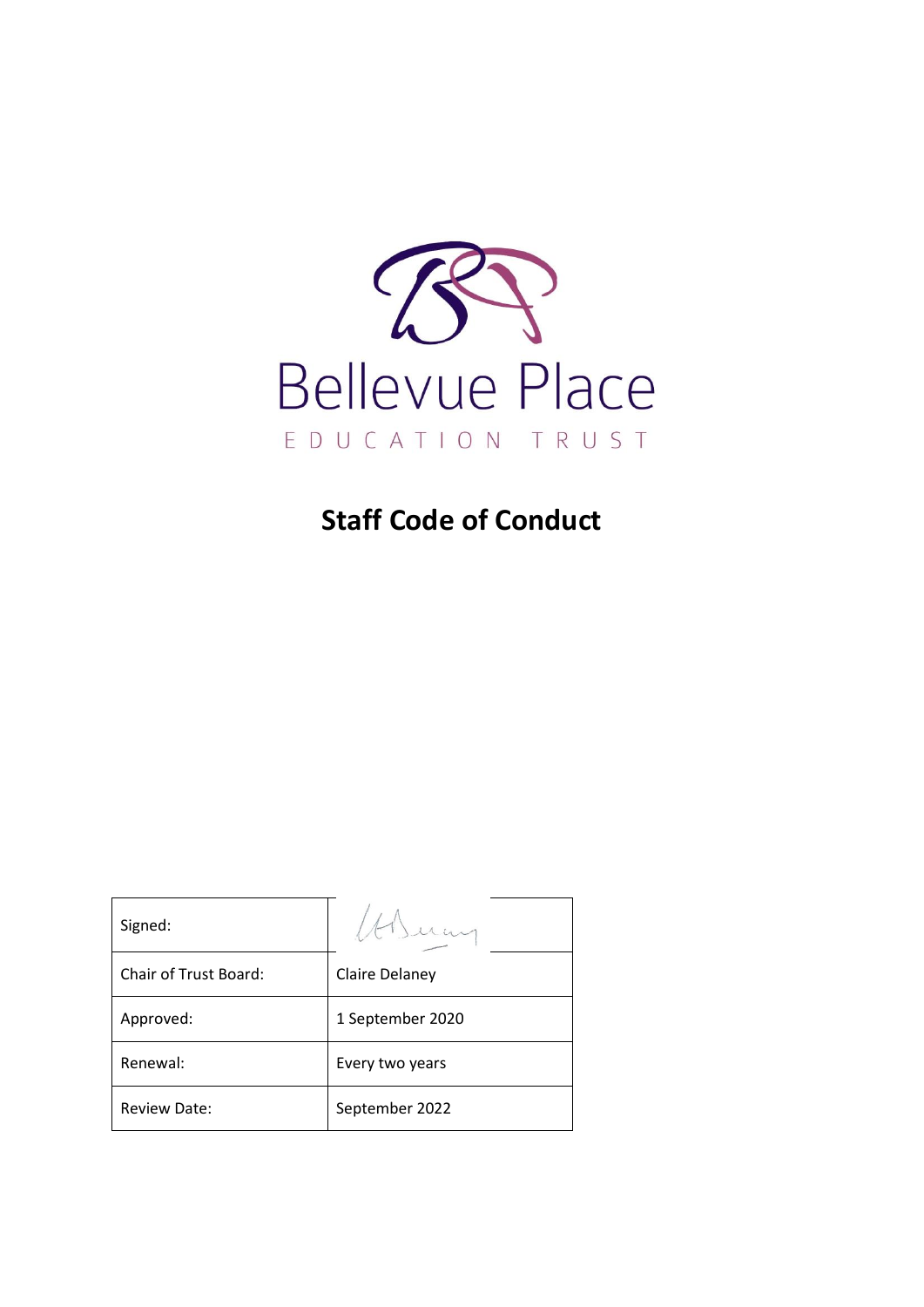| <b>Contents</b> |  |  |
|-----------------|--|--|
| 1.0             |  |  |
| 2.0             |  |  |
| 3.0             |  |  |
| 4.0             |  |  |
| 5.0             |  |  |
| 6.0             |  |  |
| 7.0             |  |  |
| 8.0             |  |  |
| 9.0             |  |  |
| 10.0            |  |  |
| 11.0            |  |  |
| 12.0            |  |  |
| 13.0            |  |  |
| 14.0            |  |  |
| 15.0            |  |  |
| 16.0            |  |  |
| 17.0            |  |  |
| 18.0            |  |  |
| 19.0            |  |  |
| 20.0            |  |  |
| 21.0            |  |  |
| 22.0            |  |  |
| 23.0            |  |  |
| 24.0            |  |  |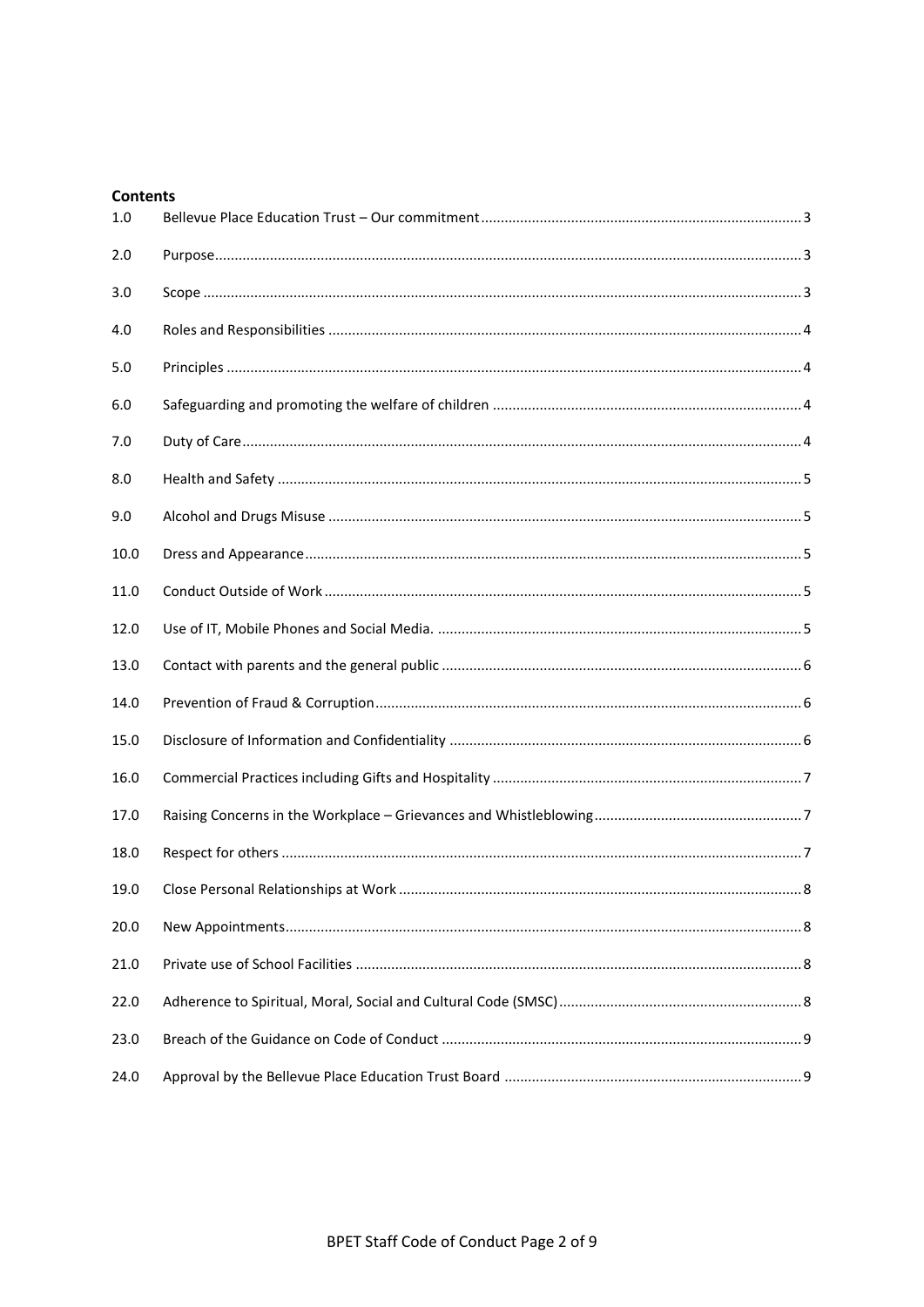## <span id="page-2-0"></span>**1.0 Bellevue Place Education Trust – Our commitment**

#### **Learn, Enjoy, Succeed**

Every BPET child and staff member enjoys a broad (LEARN) and enriched (ENJOY) learning experience, enabling them to achieve far greater individual success (SUCCEED) than they might previously have thought possible.

#### **Our Mission**

To grow hubs of like-minded, autonomous schools, well-supported, all of which combine academic rigour with highly enriched opportunities that deliver a personalised approach to education and exceptional outcomes for all.

#### **Our Difference**

We are leading the way in delivering high quality education through a skills-based curriculum, applying the best of the independent and state sectors to deliver breadth of opportunity and pupil enrichment. We empower all our schools as individual entities that best meet the needs of the communities they serve and have a strong relationship with parents, who are our key partners in delivering the vision.

#### **Our Promise**

Every child is an individual. Our role is to nurture pupils' potential through a personalised approach to learning. BPET children are happy, independent, confident all-rounders. We encourage a 'be interested and be interesting' attitude in children and staff alike. We don't just teach; we want our pupils to have a passion to learn. Our focus is on all pupils, regardless of background or academic ability, focusing on pupils with Special Educational Needs as well as those who are more able.

#### <span id="page-2-1"></span>**2.0 Purpose**

The aim of this Code of Conduct for employees is to set out the standards of conduct expected of all staff and to provide further information for employees. This Code should make it clear to employees the expectations Bellevue Place Education Trust (BPET) has of them. This code is not exhaustive in defining acceptable and unacceptable standards of conduct and employees must use common sense in adhering to the underpinning principles. If any employee is ever unsure what the expectations are in any given circumstance they should speak to their line manager or Headteacher.

#### <span id="page-2-2"></span>**3.0 Scope**

This guidance applies to all BPET employees regardless of length of service including all temporary, casual, and supply teachers. It also applies to volunteers, agency workers and self-employed contractors although, unlike employees, breaches of the Code will not be managed through the disciplinary procedure.

Employees are expected to conduct themselves in a way consistent with both this Code of Conduct, safeguarding legislation (Keeping Children Safe in Education 2019 and Working Together to Safeguard Children 2018) and any professional standards (Teachers' standards 2012 and Headteacher Standards 2015).

As recognisable figures in the local community the behaviour and conduct of BPET staff outside of work can impact on their employment. Therefore, conduct outside of work may be treated as a disciplinary matter if it is considered that it is relevant to the employee's employment.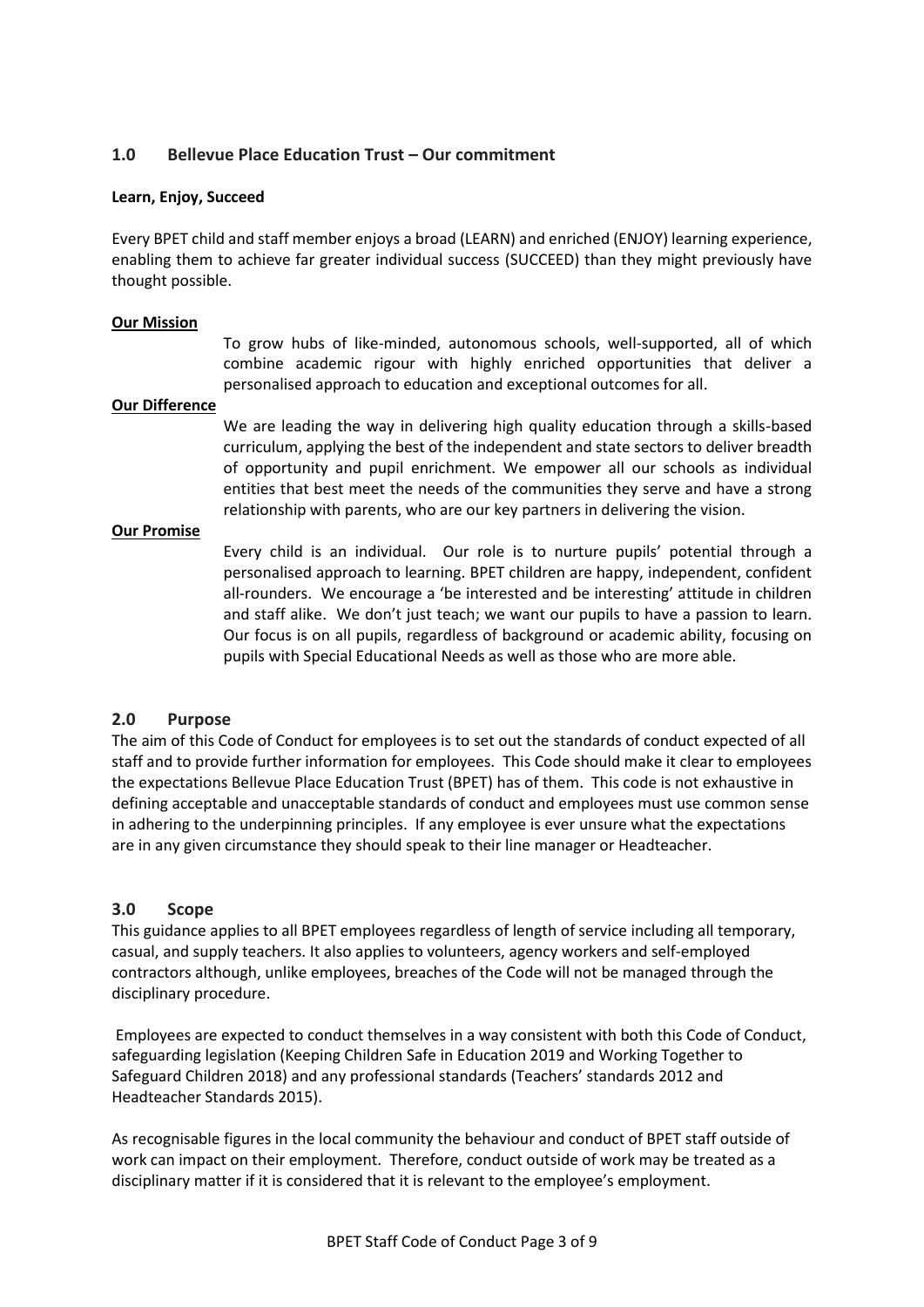## <span id="page-3-0"></span>**4.0 Roles and Responsibilities**

Teachers/Headteachers/Line Managers will:

- Apply the policies and procedures detailed in this document.
- Ensure all new employees are made aware of the Guidance on Code of Conduct on commencing employment at the School.

 Deal promptly, thoroughly and fairly with any matter arising from a breach of this guidance. Employees will:

- Act in accordance with the Principles set out in this document.
- Never use their position for personal gain.
- Through procedures outlined in the relevant School's policies, bring to the attention of the appropriate level of management any deficiency in the provision of service or breach of this guidance.

 Maintain conduct of the highest standard such that confidence in their integrity is sustained. Employees in roles that have their own professional code of conduct must:

Appropriately apply the standards of their profession in line with this guidance.

## <span id="page-3-1"></span>**5.0 Principles**

This Guidance on Code of Conduct in Schools is founded on the following principles:

- To ensure the highest standards of conduct and integrity from all employees who work in the school.
- To support the BPET visions and values, policies and procedures.
- To set out clear objectives and expectations for all employees.
- To ensure all employees treat colleagues and those they interact with during the course of their work with dignity and respect.
- Not to discriminate against any individual in the application of this guidance on any grounds including grounds of age, disability, gender reassignment, race, religion or belief, sex, sexual orientation, marriage or civil partnership, pregnancy and maternity or any other personal characteristic or quality.
- Not to discriminate against an individual on the grounds of trade union activities.

# <span id="page-3-2"></span>**6.0 Safeguarding and promoting the welfare of children**

**All employees** are responsible for safeguarding children and promoting their welfare. This means that all employees are required to take action to protect children from maltreatment, prevent impairment of children's health or development and ensure that children grow up in circumstances consistent with the provision of safe and effective care. This will enable all children to have the best outcome.

All employees must be aware of the signs of abuse and neglect and know what action to take if these are identified.

To do this all employees must have fully read and understood BPET child protection (Safeguarding) policy and any other policies, be aware of our systems for keeping children safe and must follow these policies at all times.

All employees must cooperate with colleagues and with external agencies where necessary.

## <span id="page-3-3"></span>**7.0 Duty of Care**

Staff must:

- Understand the responsibilities, which are part of their employment or role, and be aware that sanctions will be applied if these provisions are breached
- Always act, and be seen to act, in our students' best interests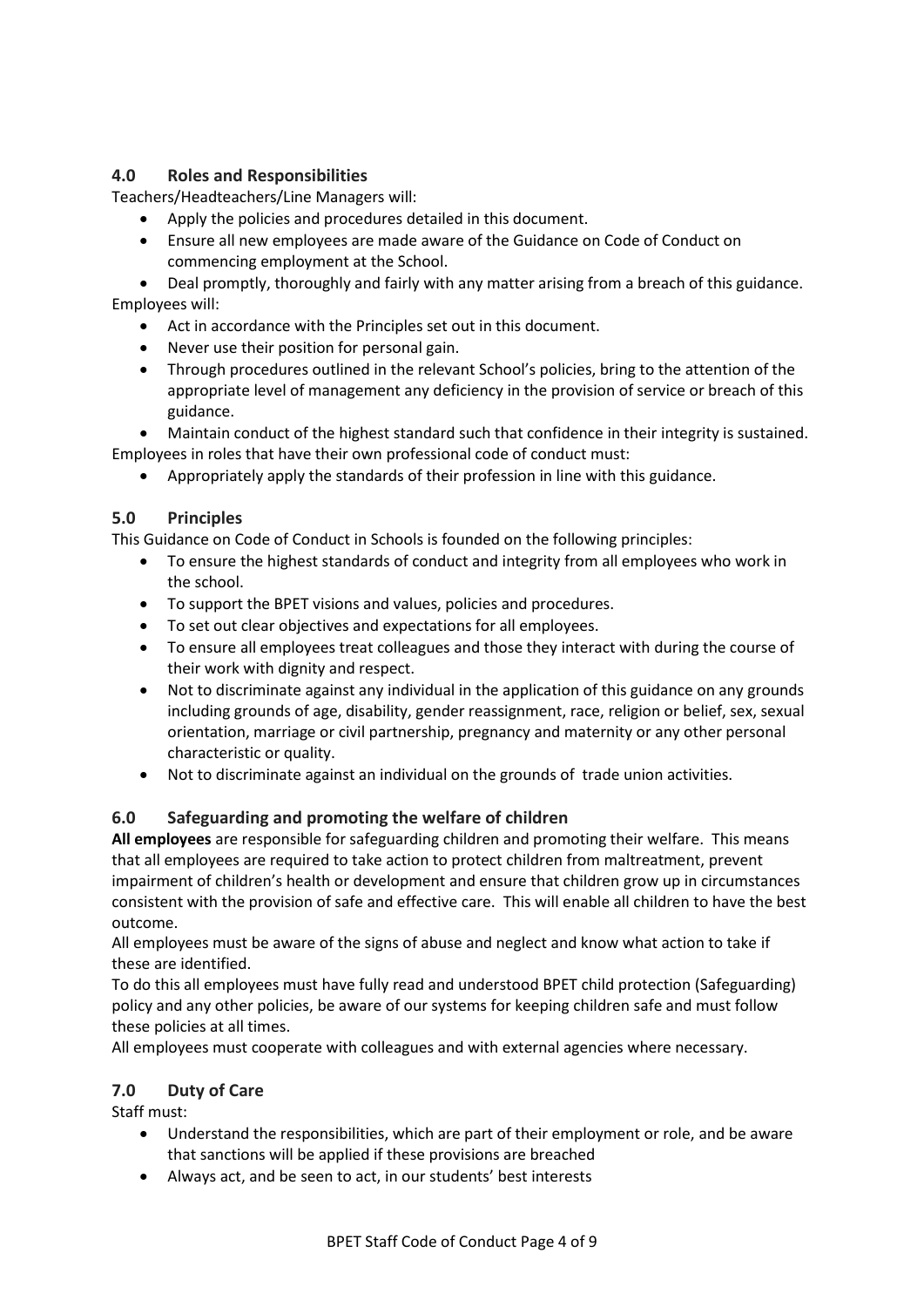- Avoid any conduct which would lead to a reasonable person to question their motivation and/or intentions
- Take responsibility for their own actions and behaviour.

## <span id="page-4-0"></span>**8.0 Health and Safety**

All employees must ensure they

- Read and understand the BPET Health and Safety Policy and employee responsibilities
- Comply with Health and Safety Legislation and Regulations and use any safety equipment and protective clothing issued.
- Comply with hygiene requirements
- Comply with accident reporting requirements
- Never act in a way which may cause risk or damage to any other member of the BPET community or visitors
- Inform their line manager of any paid work undertaken elsewhere. This is to comply with the Working Time Regulations.

## <span id="page-4-1"></span>**9.0 Alcohol and Drugs Misuse**

BPET has a policy on Substance Misuse in the Workplace which is aimed at ensuring that all employees are aware of their responsibilities regarding alcohol and drugs at work.

Those representing BPET are personally liable for their conduct, specifically in relation to consumption of drugs and alcohol. Inappropriate behaviour as a result of substance misuse will be dealt with under the relevant policy e.g. Conduct and Discipline, Capability.

## <span id="page-4-2"></span>**10.0 Dress and Appearance**

Dress and Appearance are matters of personal choice and self-expression. However, staff should consider the manner of dress and appearance appropriate to their professional role which may be different to that adopted in their personal life. Staff should ensure they are dressed decently, safely and appropriately for the tasks they undertake. Those who dress or appear in a manner which could be considered as inappropriate could render themselves vulnerable to criticism or allegation.

## <span id="page-4-3"></span>**11.0 Conduct Outside of Work**

As recognisable figures in the local community the behaviour and conduct of BPET staff outside of work can impact on their employment. Therefore, conduct outside of work may be treated as a disciplinary matter if it is considered that it is relevant to the employee's employment. Criminal offences that involve violence or possession or misuse of drugs or sexual misconduct are likely to be regarded as unacceptable and may be dealt with under the School's Disciplinary Policy as Gross Misconduct. Employees must exercise caution when using information technology and be aware of the risks to themselves and others. Employees should familiarise themselves with the social media policy.

If at any time during their employment with the school a member of staff is convicted or receives a caution reprimand or warning from the police for any reason they must advise the Headteacher immediately. Failure to do so may result in formal disciplinary action which could be considered gross misconduct.

# <span id="page-4-4"></span>**12.0 Use of IT, Mobile Phones and Social Media.**

Use of the School's equipment, systems and network is provided as part of an individual's work role. Employees should be familiar with the relevant School policies surrounding computer usage,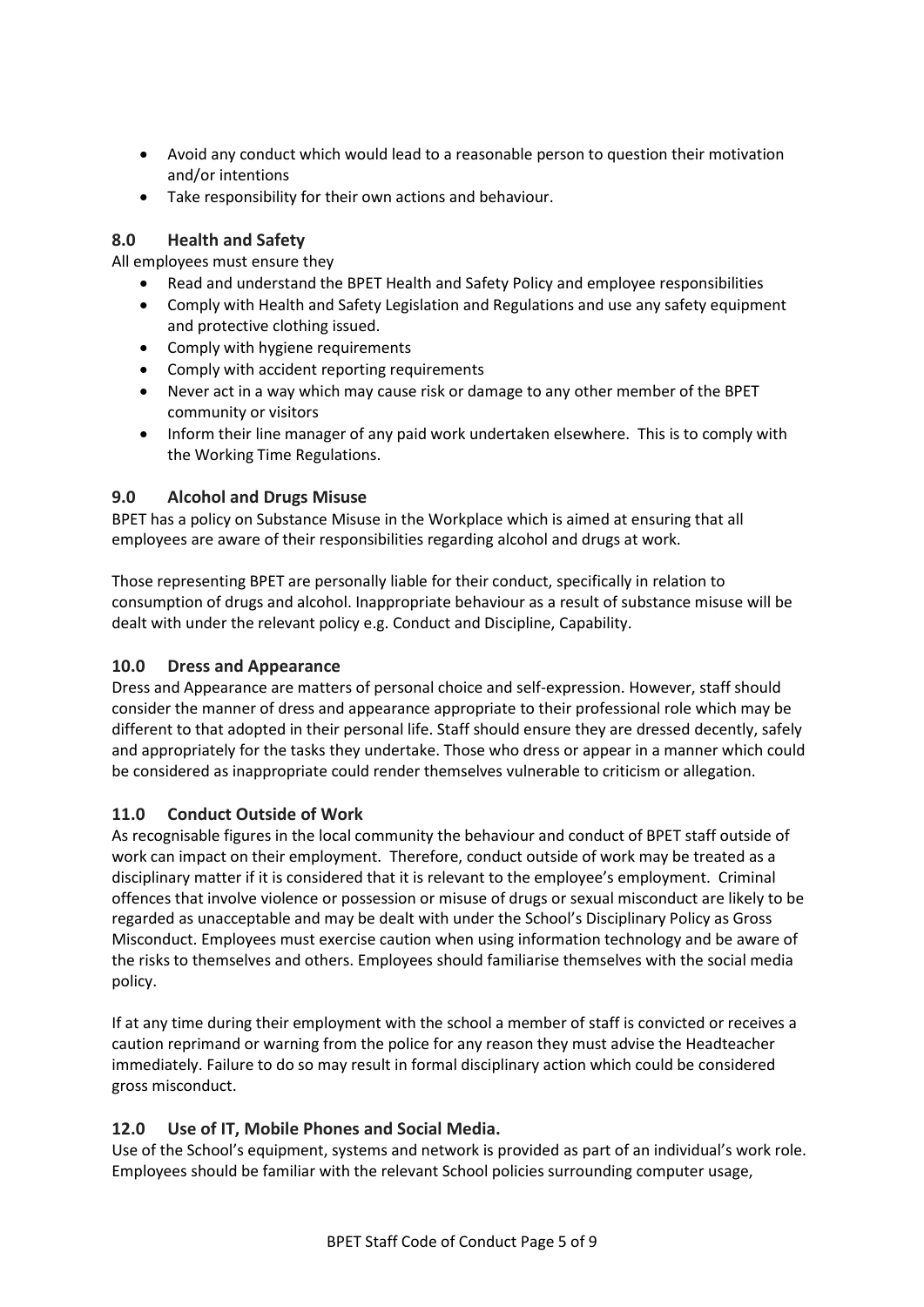internet access and electronic communications.

Misuse of the equipment, systems and network may be grounds for disciplinary action under the School's Disciplinary Procedure, which, if found to constitute serious misconduct, could render an individual liable to dismissal. Use of technology to contact pupils can suggest an informality which is inappropriate. Great care should be exercised over the use of communications technology such as mobile phones, text messaging, emails, digital cameras, videos, web cams, websites and blogs unless contact via these routes is required and for which permission has been given by a senior manager e.g. field trips and expeditions.

If using social networking websites (e.g. Facebook, Twitter, YouTube, Instagram) you should be aware that these sites are accessible to learners, parents or colleagues, and you should avoid publishing, or allow to be published, any pictures or comments that could damage your professional reputation or the reputation of the school. Reference should be made to the Social Media Policy for more information.

During the school day, the use of mobile phones on the school premises is restricted to the staff room. During teaching and learning time all staff must ensure that mobile phones / other devices are switched off or on silent / mute mode. The use of the camera function on mobiles / personal devices is strictly prohibited at all times. Parents, carers / volunteers visiting the school are actively encouraged to switch off phones whilst in the school. The use of mobile / recording devices to record professional meetings is forbidden unless the written consent of all persons present at the meeting is given.

## <span id="page-5-0"></span>**13.0 Contact with parents and the general public**

There is a general expectation of BPET that staff will:

- Be polite to members of the public at all times
- Give/provide their name when speaking or writing to parents/carers and other members of the public or school community when speaking or writing on behalf of the school
- Ensure that any information provided in relation to the school is accurate
- Ensure that any information provided to third parties is in line with the Data Protection Act 1998 and General Data Protection Regulations
- Respect confidential information provided to them in the course of their work
- Avoid doing anything which could make the public doubt the motives of integrity of a member of staff of the school or bring the school into disrepute
- Ensure that any significant concern or complaint expressed to them by parents, carers or the general public are passed onto the senior management of the school.

## <span id="page-5-1"></span>**14.0 Prevention of Fraud & Corruption**

BPET is committed to ensuring the highest standards of propriety in the delivery of its services and management of its resources and assets. All employees are expected to act with integrity at all times and to comply with legal requirements, rules, procedures and good practice.

## <span id="page-5-2"></span>**15.0 Disclosure of Information and Confidentiality**

Employees may, in the course of their employment become aware of personal or other confidential information, some of which may fall within the scope of the General Data Protection Regulations.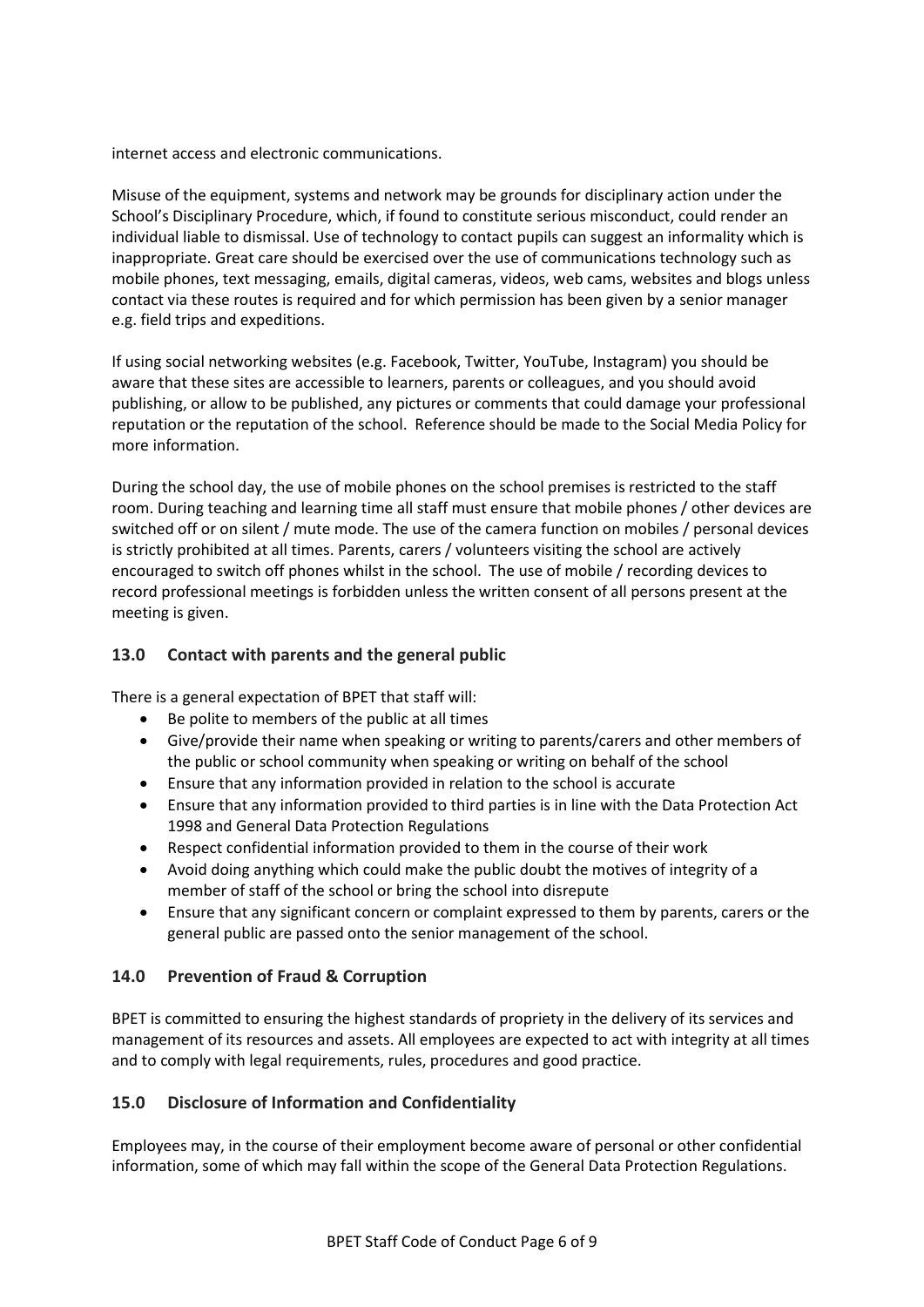BPET requires that the confidentiality of this information be respected.

Employees must not use information obtained in the course of their employment for personal gain or benefit, nor should they pass it on to others who might use it in such a way unless it is necessary and within the law to do so i.e. where a police investigation is necessary.

Information concerning an employee's private affairs will not be supplied to any person outside of the School unless the consent of the employee is obtained first. This includes use of social networking websites such as Facebook.

# <span id="page-6-0"></span>**16.0 Commercial Practices including Gifts and Hospitality**

The principal aim of the Code of Conduct on Commercial Practices is to ensure that the School's business is conducted in accordance with the very highest standards. Employees should never use their position for personal gain and should seek to uphold and enhance the reputation of the School by:

- maintaining a high standard of integrity in all professional relationships;
- fostering the highest possible standards of professional competence amongst those for whom they are responsible;
- complying both with the letter and the spirit of:
	- i. the law;
	- ii. BPET's Standing Orders;
	- iii. any additional guidance supplied by BPET;
	- iv. the Conditions of Service of Employees of BPET.
- rejecting any business practice which might reasonably be deemed improper.

## <span id="page-6-1"></span>**17.0 Raising Concerns in the Workplace – Grievances and Whistleblowing**

Employees should report any significant concerns they may have about any aspect of service provision, or the conduct of employees, or others acting on behalf of the School without fear of victimisation.

In the first instance, employee concerns should be raised via the Schools internal complaints procedure. Where concerns have not been addressed satisfactorily through the internal complaints procedure, employees can report unresolved issues under the BPET [Whistleblowing Policy.](http://www.bpet.co.uk/wp-content/uploads/2015/09/BPET-Whistleblowing-Policy.pdf)

If an employee has a concern regarding their own employment they should raise this under the BPET Grievance Policy.

#### <span id="page-6-2"></span>**18.0 Respect for others**

All staff must:

- treat other with respect
- not discriminate unlawfully against another person and treat others equally regardless of ability, position in school, age, disability, gender reassignment, race, religion or belief, sex, sexual orientation, marriage or civil partnership, pregnancy and maternity or any other personal characteristic.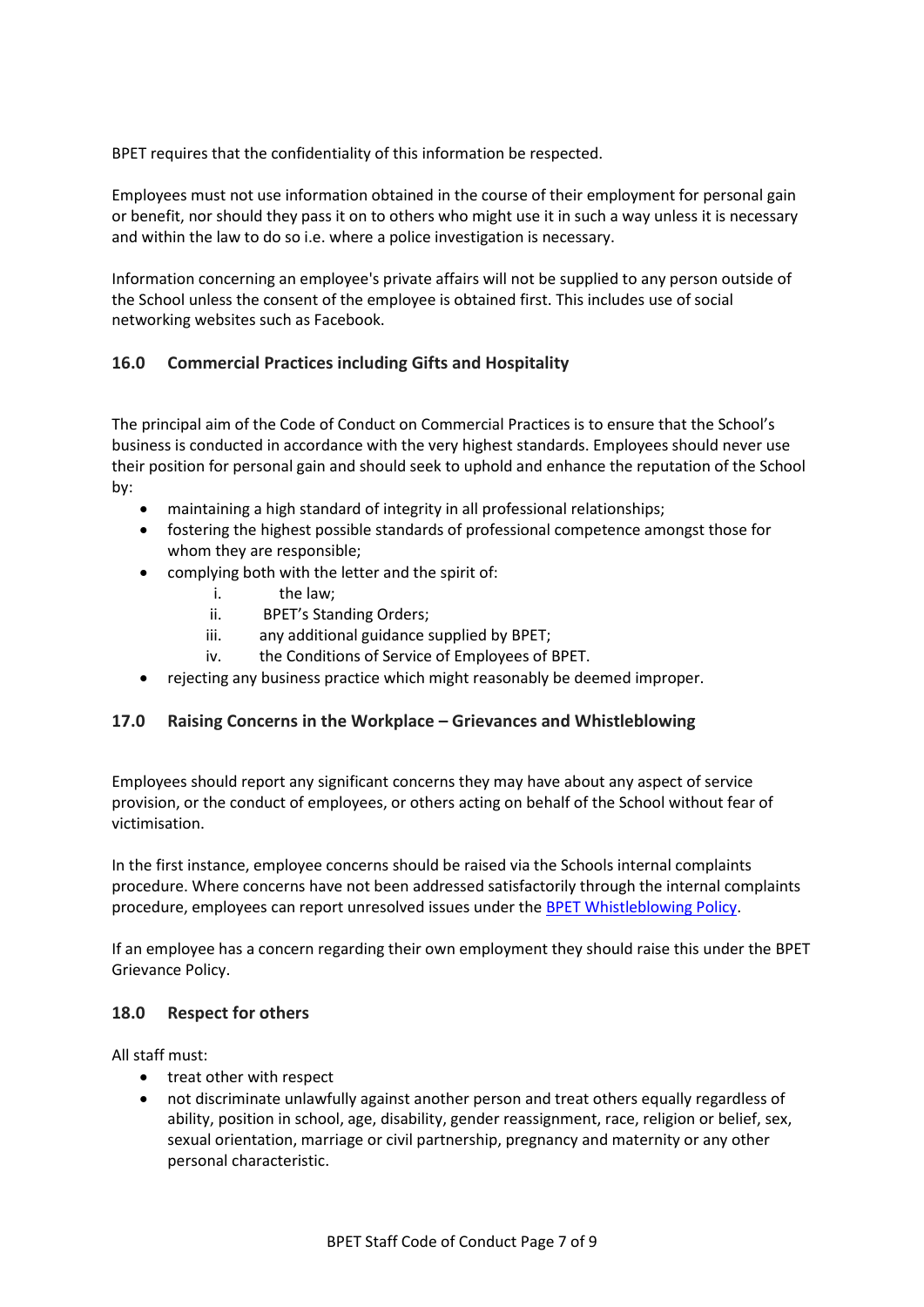Staff must not single out another for treatment where they feel threatened, humiliated or patronised. This type of behaviour could be seen as harassment or, in serious cases, bullying. Please refer to the Anti-Harassment and Anti-Bullying Policy for guidance on how to deal with such allegations.

# <span id="page-7-0"></span>**19.0 Close Personal Relationships at Work**

BPET will not interfere unduly in the private lives of employees but with the public interest in mind will take legitimate action when close personal relationships at work have an actual or potential impact on School services. They will regard as wholly unacceptable any close personal relationship between an employee and a child or young person who is under the age of 18 (19 if still at school), whom they meet as a result of their employment. Issues involving close personal relationships at work will be approached sensitively and managed promptly, effectively, fairly and lawfully.

# <span id="page-7-1"></span>**20.0 New Appointments**

Appointments of new staff are made on the basis of merit alone. There is a strong risk of illegality if an appointment is based on anything other than the ability of the applicant to undertake the duties of the post. To avoid accusations of bias, employees will not be involved in appointments where they are related to an applicant or otherwise have a close personal relationship with them or have knowledge of them in another context e.g. business associates.

Similarly, employees will not be involved in decisions relating to discipline, promotion, recruitment or pay and conditions for any other employee who is a relative, partner, close friend etc. All applicants will be asked to declare any relationship to the Headteacher for school based staff or the Chief Executive for Headteachers and the Central Team and if they fail to do so, any offer of appointment may be withdrawn or they may be dismissed if already appointed.

Further guidance with regard to recruitment can be found in the BPET Safer Recruitment Policy.

# <span id="page-7-2"></span>**21.0 Private use of School Facilities**

Employees are not to use official stationery for private purposes and must not carry out private correspondence during working time. Employees are allowed to make private essential telephone calls that cannot be made outside working hours but this must not be abused and the duration of all calls must be kept to a minimum. Where it is felt that employee's are abusing the use of school telephones the matter will be investigated and where appropriate dealt with under the school's disciplinary procedure.

Employees must obtain prior approval from their manager to borrow School property for use to work at home, e.g. laptop computer, printer, etc. When removing School property from the building they may be asked to show evidence of their manager's consent.

# <span id="page-7-3"></span>**22.0 Adherence to Spiritual, Moral, Social and Cultural Code (SMSC)**

BPET Schools offer a rich and diverse curriculum ensuring that there is high quality provision for the spiritual, moral, social and cultural development of our pupils. BPET schools seek to promote equality and respect for the values of all employees, however we will not tolerate extremist views which could seek to radicalise pupils at the school. Any staff members (including those who